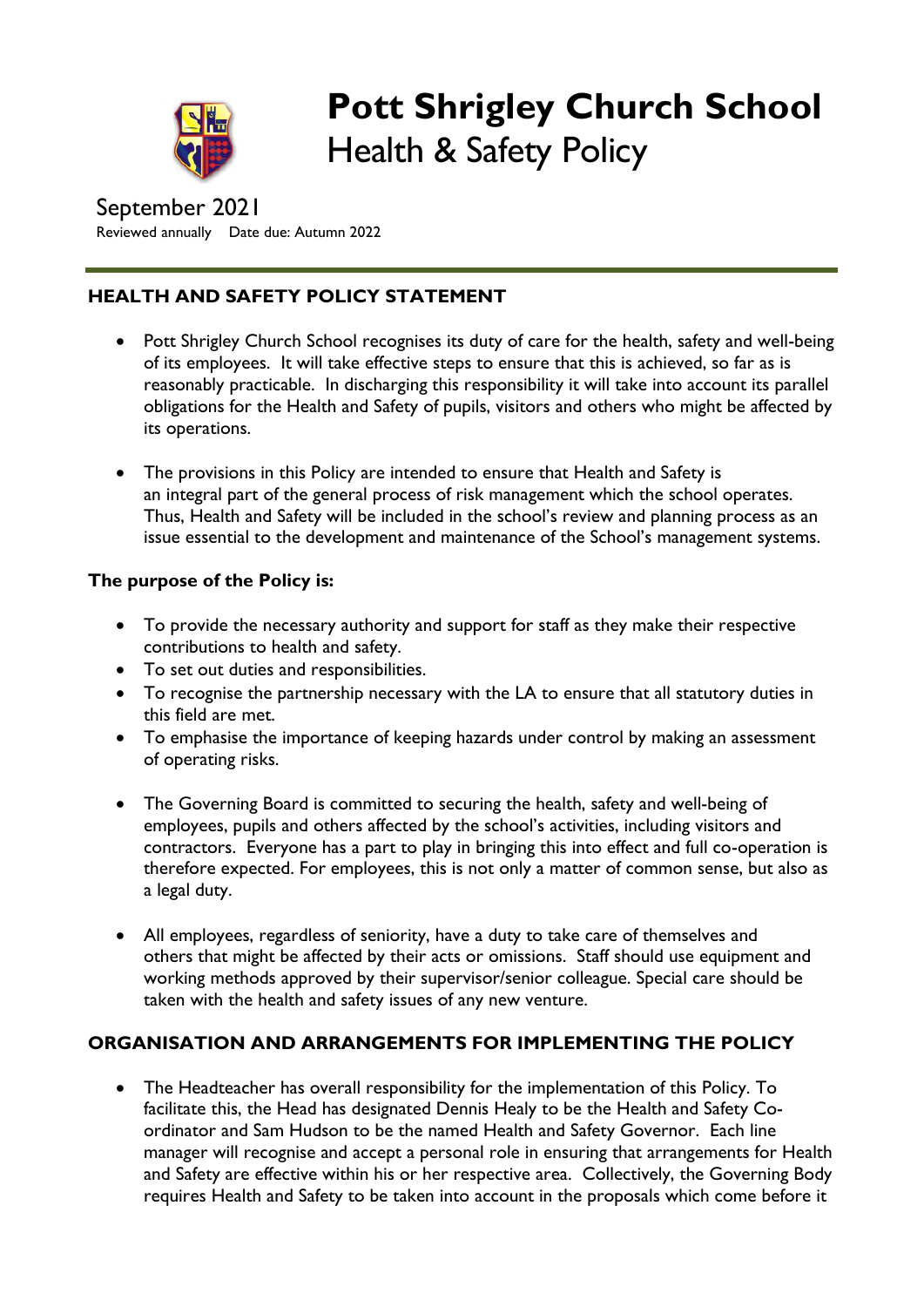and will seek to encourage a positive climate in which Health and Safety can flourish.

#### **Risk Assessment**

 The underlying process, which secures this Policy, is risk assessment. Assessments of significant risks will be made in conjunction with those affected and recorded in writing. It will be the responsibility of the Headteacher and line Managers to ensure that relevant risk assessments are maintained and kept up to date. Where no guidance exists on a specific topic, staff will follow the LEA risk assessment process.

#### **Consultation**

 Employees with concerns should normally raise them with the Headteacher or Health and Safety Co-ordinator. However, the Governors welcome the support of trades unions in health and safety matters and staff should feel free to contact the appropriate trade union appointed safety representative. Requests for external help should be raised initially with the Headteacher or Health and Safety Co-ordinator, who will seek advice from the Departmental Health and Safety Adviser, on any concerns of employees, which cannot be resolved locally.

#### **Contractors and School Partnerships**

- Contractors carrying out work for the School will be vetted for their Health and Safety performance. They will be required to act in accordance with this Policy and the School's specified local arrangements. Contractors will be required to assess the risks to anyone who might be affected as a result of the performance of the contract. In particular, they will be required to make appropriate arrangements with the Headteacher to ensure that the School's Governing Body and users are sufficiently and suitably informed and consulted on issues relevant to risk control.
- School linked partners and hirers, will exchange health and safety policies and procedures with the School and ensure that the health and safety of all school staff and users will be protected to a level which is reasonably practicable and equivalent in standard to the School. In particular, partners will be required to provide school staff and others who might be directly affected with sufficient guidance and advice on any risks or procedures which will be new or unusual in comparison with school's activities.

#### **Inspection and Monitoring**

• The Headteacher/Health and Safety Co-ordinator will undertake the necessary arrangements for procedures to be examined and workplaces to be inspected to ensure that precautions remain suitable and sufficient by conducting a whole school Annual Risk Assessment and Safety Review. Feedback from this process will be referred to the Governing Body.

#### **Accident / Incident Reporting**

 Every injury should be reported in the school record sheets, located on the office notice board. An injury that needs medical attention or involves time off work must be investigated by the person in charge of the area or activity. Where the accident falls within